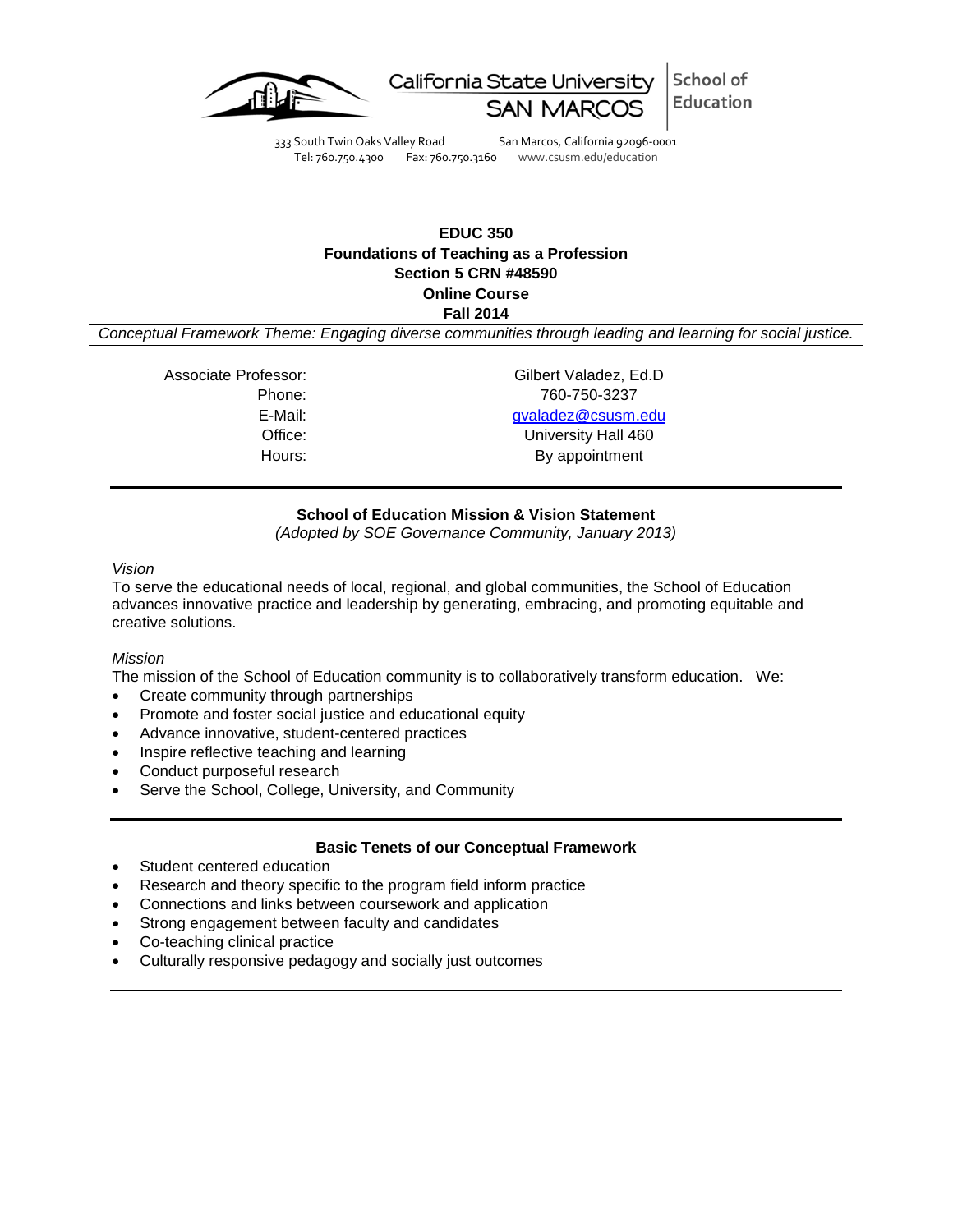| <b>Table of Contents</b>                                                   |  |
|----------------------------------------------------------------------------|--|
|                                                                            |  |
|                                                                            |  |
|                                                                            |  |
|                                                                            |  |
| Teaching Performance Assessment for Developing as a Professional Educator3 |  |
|                                                                            |  |
|                                                                            |  |
|                                                                            |  |
|                                                                            |  |
|                                                                            |  |
|                                                                            |  |
|                                                                            |  |
|                                                                            |  |
|                                                                            |  |
|                                                                            |  |
|                                                                            |  |
|                                                                            |  |
|                                                                            |  |
|                                                                            |  |
|                                                                            |  |
|                                                                            |  |
|                                                                            |  |
|                                                                            |  |
|                                                                            |  |

# **COURSE DESCRIPTION**

<span id="page-1-0"></span>This course serves as an orientation to careers in elementary, middle and high school education. Upon completion of this course, teacher candidates should understand the nature of formalized education in the United States and be able to asses his or her interest in teaching as a career. Major topics include:

- Understanding the roles of schools in society.
- Exploring philosophies and contemporary issues in education.
- Assessing the roles of teachers in schools.
- Understanding the qualifications and credentialing process for California teachers.
- Understanding and appreciating the student as an individual.
- Understanding factors affecting student achievement.
- Understanding critical issues in curriculum and instruction.
- Understanding infusion of special education in general education practices.
- Understanding the laws that influence teaching responsibilities.

<span id="page-1-1"></span>This course is required for all credential candidates. All students must complete forty-five (45) hours of supervised fieldwork in K-12 classrooms.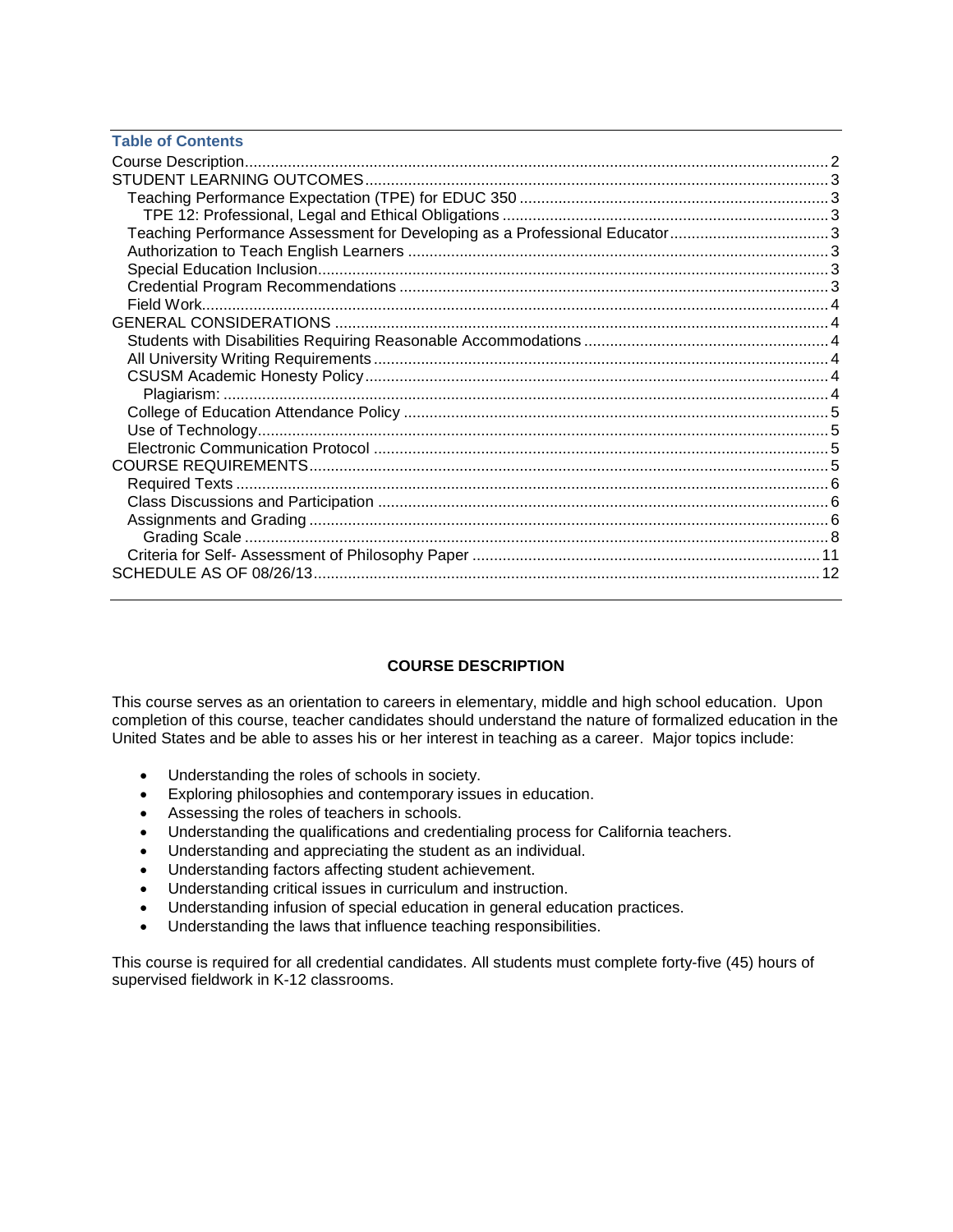# **STUDENT LEARNING OUTCOMES**

# **Teaching Performance Expectation (TPE) for EDUC 350**

<span id="page-2-0"></span>A primary goal of EDUC 350 is to begin the process of developing teacher candidates to become professional educators. The following TPE of the California Commission for Teacher Credentialing is expected to be met during this course:

# <span id="page-2-1"></span>**TPE 12: Professional, Legal and Ethical Obligations**

Candidates are aware of their own personal values and biases and recognize ways in which these values and biases affect the teaching and learning of students. They resist racism and acts of intolerance. Candidates appropriately manage their professional time spent in teaching responsibilities to ensure that academic goals are met.

Candidates for a Teaching Credential understand and honor legal and professional obligations to protect the privacy, health, and safety of students, families, and other school professionals. They are aware of and act in accordance with ethical considerations and they model ethical behaviors for students. Candidates understand and honor all laws relating to professional misconduct and moral fitness.

# **Teaching Performance Assessment for Developing as a Professional Educator**

<span id="page-2-2"></span>The successful completion of the personal philosophy assignment is a requirement for completion of this course and is a component of partially meeting the TPE described above. This statement will be used for assessment both in the course and at completion of the College of Education program. Retain an electronic copy of your statement for submission for your portfolio at the completion of your teacher education program.

## **Authorization to Teach English Learners**

<span id="page-2-3"></span>The Cal State San Marcos credential programs have been specifically designed to prepare teachers for the diversity of languages often encountered in California public school classrooms. The authorization to teach English learners is met through the infusion of content and experiences within the credential program, as well as additional coursework. Students successfully completing this program receive a credential with authorization to teach English learners. (Approved by CCTC in SB 2042 Program Standards, August 2002)

## **Special Education Inclusion**

<span id="page-2-4"></span>Consistent with the intent to offer a seamless teaching credential in the College of Education, this course will introduce the collaborative infusion of special education competencies that reflect inclusive educational practices. Students will demonstrate a knowledge of laws and dispositions that relate to special education through a variety of activities such as the viewing and analysis of the video F.A.T. City, reading and analysis of special education law, and *Creating an Inclusive School*.

## **Credential Program Recommendations**

<span id="page-2-6"></span><span id="page-2-5"></span>As one of several evaluation methods, EDUC 350 course instructors are asked for feedback concerning credential candidates who are applying for programs at Cal State San Marcos. Keep in mind that your professionalism and hard work in this class not only affect your course grade, but also indicate your readiness for a credential program.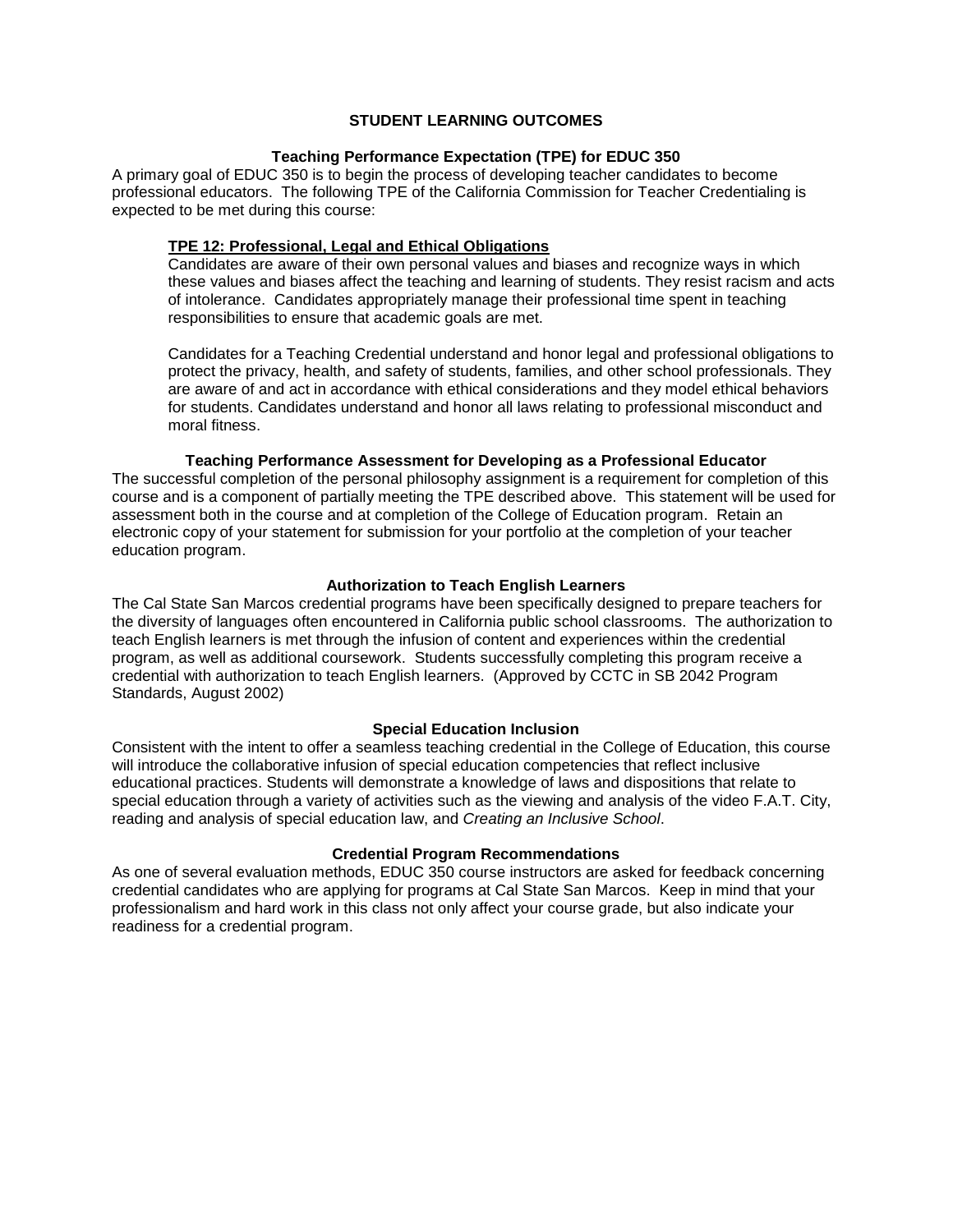#### **Field Work**

In addition to in-class work, assigned readings and projects, students will participate in 40 hours (5 classroom visits) of supervised fieldwork assignments in a variety of public school settings. Details on the fieldwork are found on the COE syllabus webpage, at the top of the list of syllabi for this semester. Documentation of these hours is required to receive a grade in EDUC 350. Cal State San Marcos students are expected to adhere to professional standards in their dress and behavior in the field. Required clearances (fingerprints, TB test) are the responsibility of the student. A recommendation (usually from the classroom teacher where most of the fieldwork is done, also known as a Field Experience Recommendation) is a requirement for admission to the Cal State San Marcos Teacher Credentialing programs.

# **GENERAL CONSIDERATIONS**

#### **Students with Disabilities Requiring Reasonable Accommodations**

<span id="page-3-1"></span><span id="page-3-0"></span>Candidates with disabilities who require reasonable accommodations must be approved for services by providing appropriate and recent documentation to the Office of Disable Student Services (DSS). This office is located in Craven Hall 4300, and can be contacted by phone at (760) 750-4905, or TTY (760) 750-4909. Candidates authorized by DSS to receive reasonable accommodations should meet with their instructor during office hours or, in order to ensure confidentiality, in a more private setting.

#### **All University Writing Requirements**

<span id="page-3-2"></span>In keeping with the All-University Writing Requirement, all 3-unit courses must have a writing component of at least 2,500 words (approximately). This will be met through written assignments.

#### **CSUSM Academic Honesty Policy**

<span id="page-3-3"></span>Students will be expected to adhere to standards of academic honesty and integrity, as outlined in the Student Academic Honesty Policy. All written work and oral presentation assignments must be original work. All ideas/materials that are borrowed from other sources must have appropriate references to the original sources. Any quoted material should give credit to the source and be punctuated with quotation marks.

Students are responsible for honest completion of their work including examinations. There will be no tolerance for infractions. If you believe there has been an infraction by someone in the class, please bring it to the instructor's attention. The instructor reserves the right to discipline any student for academic dishonesty in accordance with the general rules and regulations of the university. Disciplinary action may include the lowering of grades and/or the assignment of a failing grade for an exam, assignment, or the class as a whole."

Incidents of Academic Dishonesty will be reported to the Dean of Students. Sanctions at the University level may include suspension or expulsion from the University.

## <span id="page-3-4"></span>**Plagiarism:**

<span id="page-3-5"></span>As an educator, it is expected that each student will do his/her own work, and contribute equally to group projects and processes. Plagiarism or cheating is unacceptable under any circumstances. If you are in doubt about whether your work is paraphrased or plagiarized see the Plagiarism Prevention for Students website [http://library.csusm.edu/plagiarism/index.html.](http://library.csusm.edu/plagiarism/index.html) If there are questions about academic honesty, please consult the University catalog.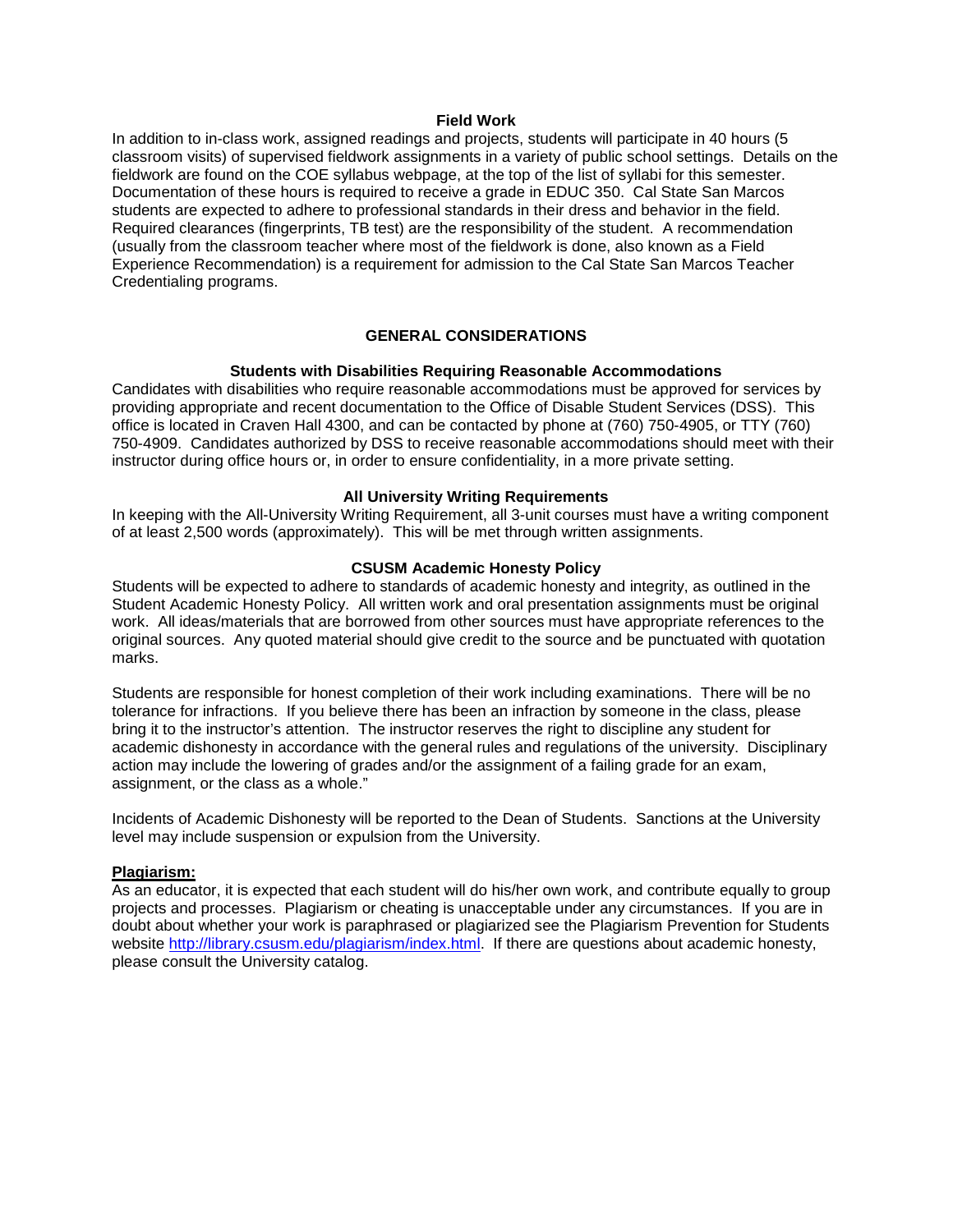## **College of Education Attendance Policy**

Due to the dynamic and interactive nature of courses in the College of Education, all students are expected to attend all classes and participate actively Participation in an on line course requires one to keep up with the course assignments and discussion. With respect to due dates and participation you are required to submit your work within two weeks that an assignment is open to students. After two weeks all assignments will be cut off. In other words, once an assignment is cut off you will not be allowed to submit that assignment into the Cougar Course shell. Make sure you keep track of cut off dates for all your assignments. The cut off dates are listed in the Assignments links, Discussion forum links, Quizzes link, etc. The syllabus also lists the dates assignments due dates, which are the dates that assignments are open to students. Again, you have two weeks to complete an assignment after the due date.

#### **Use of Technology**

<span id="page-4-0"></span>Students are expected to demonstrate competency in the use of various forms of technology (i.e. word processing, electronic mail, Cougar Course6, use of the Internet, and/or multimedia presentations). Specific requirements for course assignments with regard to technology are at the discretion of the instructor. Keep a digital copy of all assignments for use in your teaching portfolio. For this course all assignments will be submitted online.

#### **Electronic Communication Protocol**

<span id="page-4-1"></span>Electronic correspondence is a part of your professional interactions. If you need to contact the instructor, e-mail is often the easiest way to do so. Please use the email in the Cougar Course sheet: Course Mail. It is much easier to keep track of messages this way. Moreover, it is my intention to respond to all received e-mails in a timely manner. Please be reminded that e-mail and on-line discussions are a very specific form of communication, with their own nuances and etiquette. For instance, electronic messages sent in all upper case (or lower case) letters, major typos, or slang, often communicate more than the sender originally intended. With that said, please be mindful of all e-mail and on-line discussion messages you send to your colleagues, to faculty members in the College of Education, or to persons within the greater educational community. All electronic messages should be crafted with professionalism and care.

Things to consider:

- Would I say in person what this electronic message specifically says?
- How could this message be misconstrued?
- Does this message represent my highest self?
- Am I sending this electronic message to avoid a face-to-face conversation?

In addition, if there is ever a concern with an electronic message sent to you, please talk with the author in person in order to correct any confusion.

# **COURSE REQUIREMENTS**

<span id="page-4-3"></span><span id="page-4-2"></span>Teacher education is a professional preparation program. It is expected that students will come to class prepared to discuss the readings, submit required assignments, and participate in class activities. Students are expected to adhere to academic honesty and integrity, standards of dependability, confidentiality and writing achievement. Because it is important for teachers to be able to effectively communicate their ideas to students, parents, colleagues, and administrators, writing that is original, clear and error-free is a priority for the College of Education. It is expected that work will be turned in on time. Please discuss individual issues with the instructor. Points will be deducted if assignments are submitted late (10% penalty per day late; no credit will be awarded if the assignment is one week late).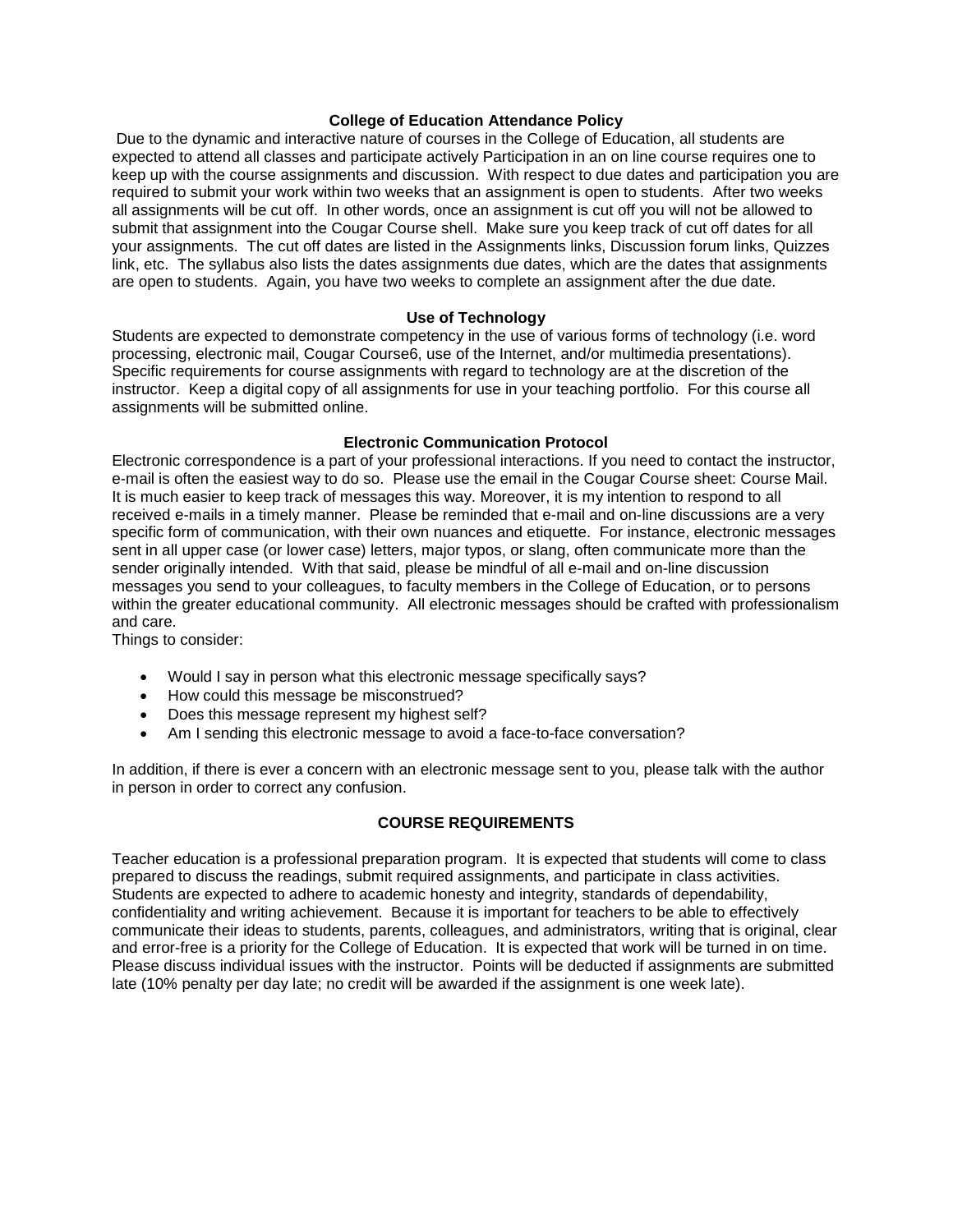### **Required Texts**

Nieto, Sonia. (2006). *Why We Teach*. Teachers College Press. ISBN 0807745936,.

Sadker, David and Zittleman, Karen. (2012). Teachers, Schools, and Society: A Brief Introduction to Education. (3rd ed), McGraw Hill. ISBN 13-9780077378387

Villa, R. A. and Thousand, J. S. (2005). *Creating an Inclusive School* (2<sup>nd</sup> ed.). Alexandria, VA: ISBN 0-87120-251-4

### **Class Discussions and Participation**

<span id="page-5-0"></span>Students will engage in student-centered learning each class via the discussion forum. Discussion forums 1-12 are graded, the last three forums are ungraded but required since they focus on the presentations created by your classmates. In considering your participation in the discussion forums ask yourself the following:

- Do you participate in discussion forums productively, sharing my knowledge and understandings?
- Do I interact productively with my peers, taking on a variety of roles (leader, follower, etc.)?
- Do I contribute appropriately to group work—do I "do my share"?
- Do I accept others' opinions?
- Am I supportive of others' ideas?
- Do I support your peers during their presentations in the discussion forums?
- <span id="page-5-1"></span>•

# **Assignments and Grading**

1. Reading logs 10 points 10 points 10 points 10 points 10 points 10 points 10 points 10 points 10 points 10 points 10 points 10 points 10 points 10 points 10 points 10 points 10 points 10 points 10 points 10 points 10 poi

The reading log provides an opportunity to reflect on learning about teaching through the assigned readings for each week. In the reading log, do not summarize. Instead, respond to the readings: agree, disagree, note specific ideas, etc. Entries should be 1 paragraph in length. Log entries for the Monday/Wednesday class must be submitted via the course Cougar Course site by the prior Friday at noon each week.

Individual submissions are not graded; rather, their timely submission is noted and points are assigned on the basis of having completed the assignment for the semester. No credit will be given for late submissions. In extraordinary circumstances, if you do not have access to Cougar Course for a timely submission, you may email the log entry to me by Friday at noon at [gvaladez@csusm.edu.](mailto:gvaladez@csusm.edu) Later, when you have Cougar Course access, you will resubmit. Also, keep the syllabus schedule as the entries are not assigned in a chronological order.

2. Interview of a teacher 5 points

Details are below. The written report is due via the Cougar Course site on **Mar 1**

3. Inclusion paper (The outsider) 6 points and the outsider of the outside of the outside of the outside of the outside of the outside of the outside of the outside of the outside of the outside of the outside of the outsi

Many students with special needs come to view themselves as *outsiders* because they are labeled as different from the typical student. Following the procedures written below you will write a reflective essay about inclusion.

4. Classroom observation reports 5 points

Using the classroom observation instrument provided in class, complete 45 hours of classroom observations in your field sites.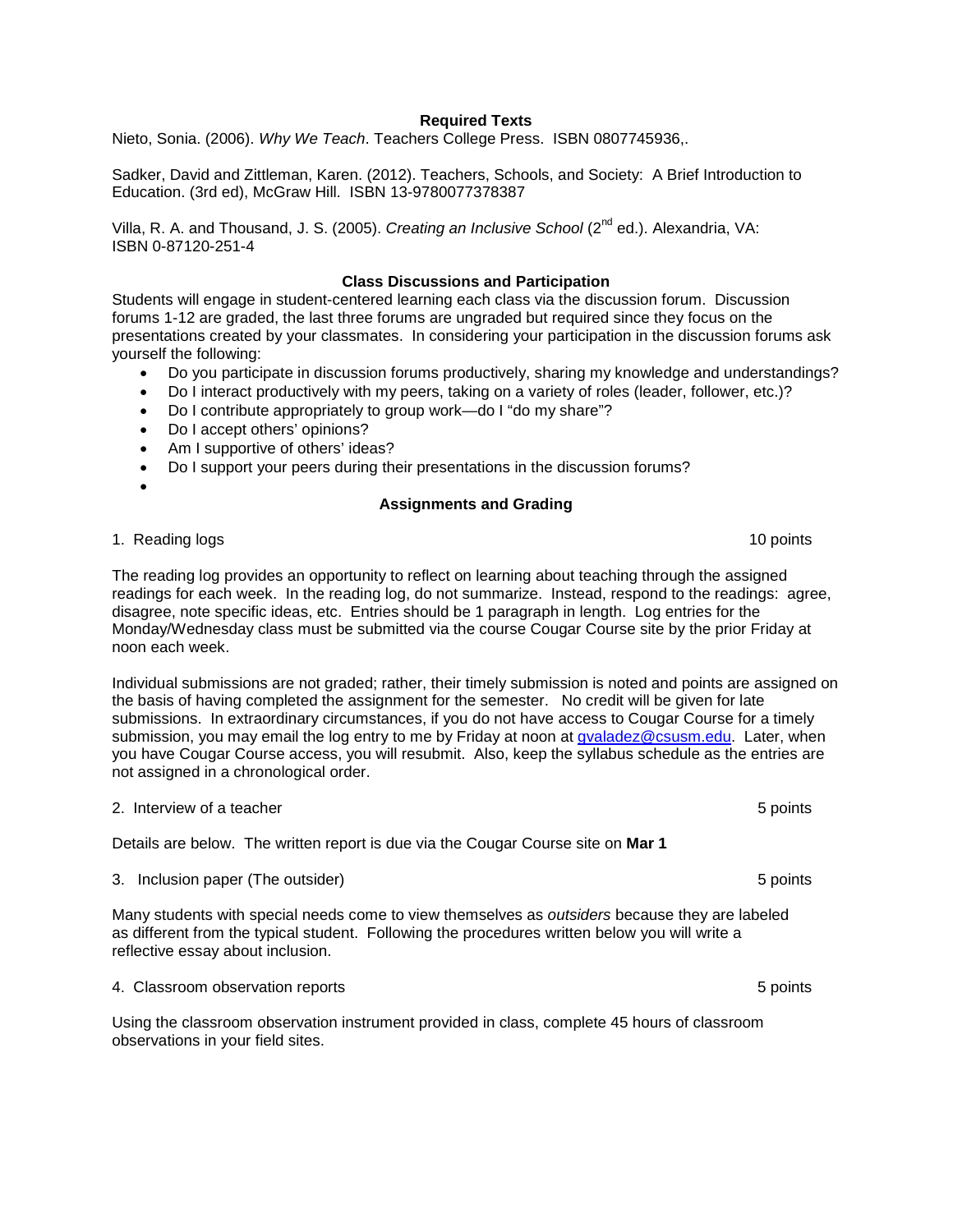#### 5. Contemporary issues research 5 points

Choose one issue that interests you and your teaching presentation partners (from the topics given to you by the instructor) to create and upload for your classmates. Research the issue and prepare an online presentation to share in class. The report should describe and analyze the issue. Presentations to the class will be spaced out over the last three modules of the course: Modules 13-15. When you present you will also provide a one-page summary and a resource list for your classmates. Each presenter must submit the one-page summary to the Cougar Course site to receive credit for this assignment. You will be provided directions for how to submit and present your projects online in the Cougar course shell.

You will write out critiques of all the presentations presented in this course. As a reviewer you answer the questions provided you in the Cougar course shell. In all you will write three reports that critique all the presentations separately. The reports are worth one point each.

6. Critiques of presentations 3 points 3 points 3 points 3 points 3 points 3 points 3 points 3 points 3 points 3 points 3 points 3 points 3 points 3 points 3 points 3 points 3 points 3 points 3 points 3 points 3 points 3 p

# 7. Personal philosophy of schooling, learning and teaching 10 points 10 points

You will write a 4-5-page paper describing your philosophy of schooling, learning and teaching. Details are below and in the Cougar Course shell (Moodle).

You are to complete 9 quizzes in this course. Each quiz is worth two points and will be graded electronically

You will be graded for your participation in the online forums. To complete your forum you will type in your response to the question or activity posted in the Discussion forum section of each module. Make sure you type in at least a paragraph. Thoughtfulness is important in your posting as your classmates and the instructor will read your comments.

#### 10. Video response grids 12 points 12 points 12 points 12 points 12 points 12 points 12 points 12 points 12 points 12 points 12 points 12 points 12 points 12 points 12 points 12 points 12 points 12 points 12 points 12 poin

You will complete four video response grids for this course. After viewing a video in one of the course shell modules, you will complete a response grid. The grids are provided in each module where you will view a video. To complete these grids you will first viewed the assigned video, download the response form, fill out the form by answering the questions on the form, and then upload the finished grid on the link provide in the module. You can type directly into the response grids. Directions for completing the response grids are located in the Cougar course shell. The following is a list of the response grids and the point value for each you will complete in this course:

 First year teacher response grid- 6 pts. Feather in the Storm video response grid-2 pts. Stories of practice grid-2 pts. Fat City (How Difficult Can this Be?) video response grid-2 pts.

#### 11. Module activities **14 points** 14 points 14 points 14 points 14 points 14 points 14 points 14 points 14 points

You will complete nine module activities in this course. The directions for completing each of these activities are located in the Cougar course shell. Follow the directions provided in the pertinent modules for each of these required activates. The following is a list of the module activities and the point value for each you will complete in this course:

8. Quizzes 18 points

9. Forums 8 points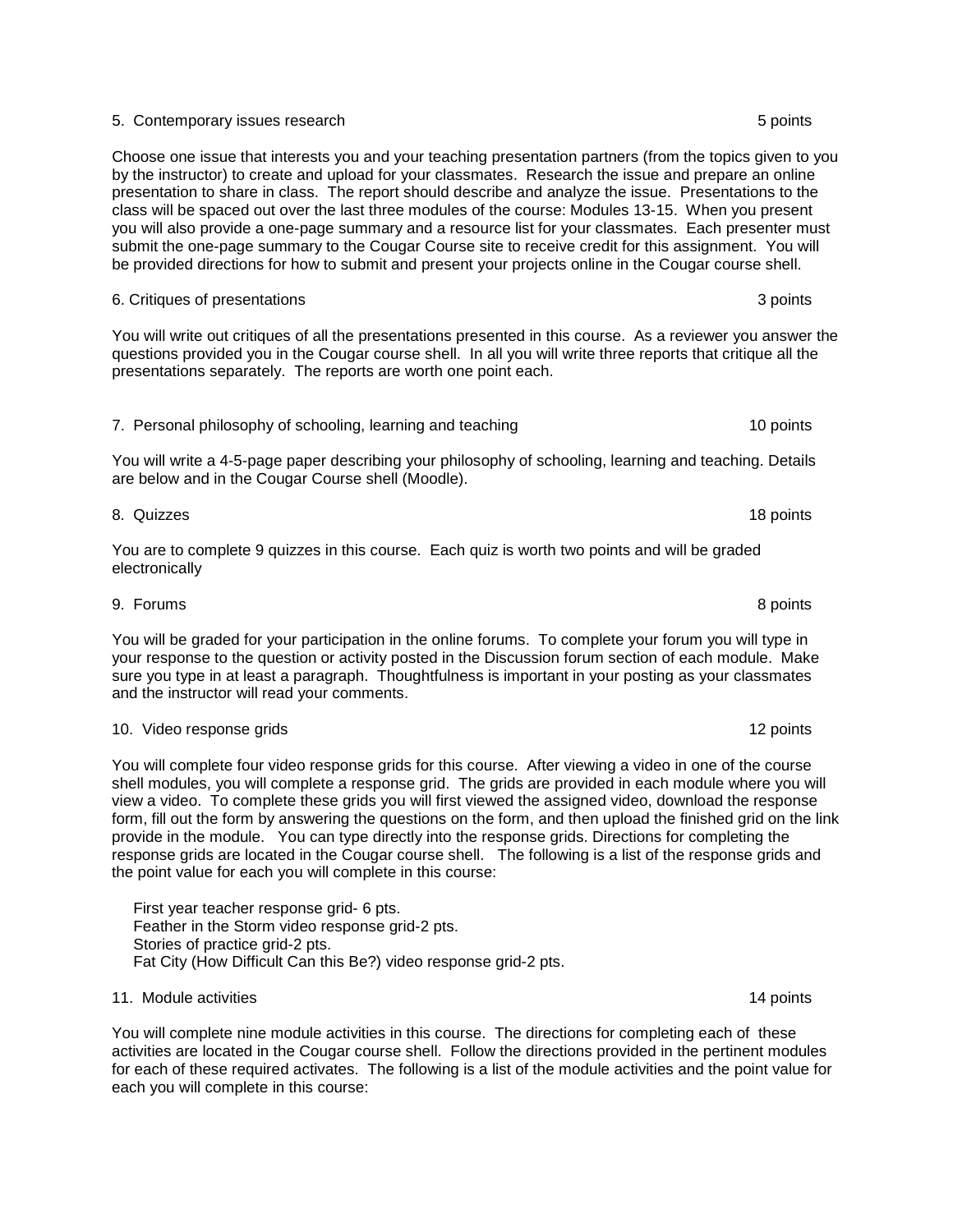Miss Nelson taxonomy grid- 2 pts. Miss Nelson/Viola Swamp final report form- 2 pts. Best practices web scavenger hunt- 2 pts. Brainstorming activity-2 pts. Best practices grid- 2 pts. Synectics analogies grid- 2 pts. CTA bullying resource review-2 pts.

## 12. Participation Grade 5 points in the set of the set of the set of the set of the set of the set of the set o

You will be given a grade for participation in this course. This grade is based upon your ability to keep on schedule, how well you participate in discussion forums, and the completeness of your reflections and writing.

# <span id="page-7-0"></span>**Grading Scale**

Grades will be determined by the total number of points earned out of 100 points possible):

**A** = 93-100 ,**A**– = 90-92, **B+** = 87-89, **B** = 83–86, **B**- = 80-82, **C+** = 77-79, **C** = 73-71, **C**- = 70-72, **D** = 60-  $69$ , **F** = 0-59

## **Assignment #2: Interview of a Teacher**

In this assignment, you will interview a teacher and write a 3–4 page summary of what you learned from him or her. Your purpose is to render a sketch so that your reader may be able to envision the teacher as a person with a distinct philosophy and experience.

#### *Gathering information:*

Interview a current or retired teacher who has had at least 3 years of full–time experience in elementary, middle, or secondary school classrooms. Suggested questions are:

Why did the teacher choose to enter teaching? How attractive was the profession to prospective teachers at that time? What were the other career paths available; were any others seriously considered? Does the teacher have any regrets about becoming a teacher?

What professional education did the teacher have? How helpful was it in learning to teach? At what point did the teacher feel comfortable as a teacher?

What were/are the teacher's goals for the education of students? Have these goals changed over the years?

What career moves (school buildings, grade level, special students, subject matter, etc.) has the teacher made? To what extent were those moves voluntary? For current teachers, are further moves desired? If so, what are they, and why?

What have been the major joys and frustrations of teaching? What would help increase the joys and minimize the frustrations? On what issues does the teacher feel strongly about making changes in the way that schooling occurs now?

How did/does the teacher learn about his/her students' lives and needs? How similar are the backgrounds of the teacher and his/her students? What have been the teacher's experiences with "culture shock" in working with students from different backgrounds?

What are some favorite memories from the teacher's classroom? Does the teacher tend to remember individual students or activities, or are the memories more general?

What does the teacher think of current "hot issues" in education such as the California High School Exit Exam and the No Child Left Behind Act? How does the teacher take action to address new reforms that impact his/her classroom?

What is the teacher's metaphor for "teaching" or "teacher"? What are the main features of the teacher's approach toward teaching? What has the teacher learned from being a teacher?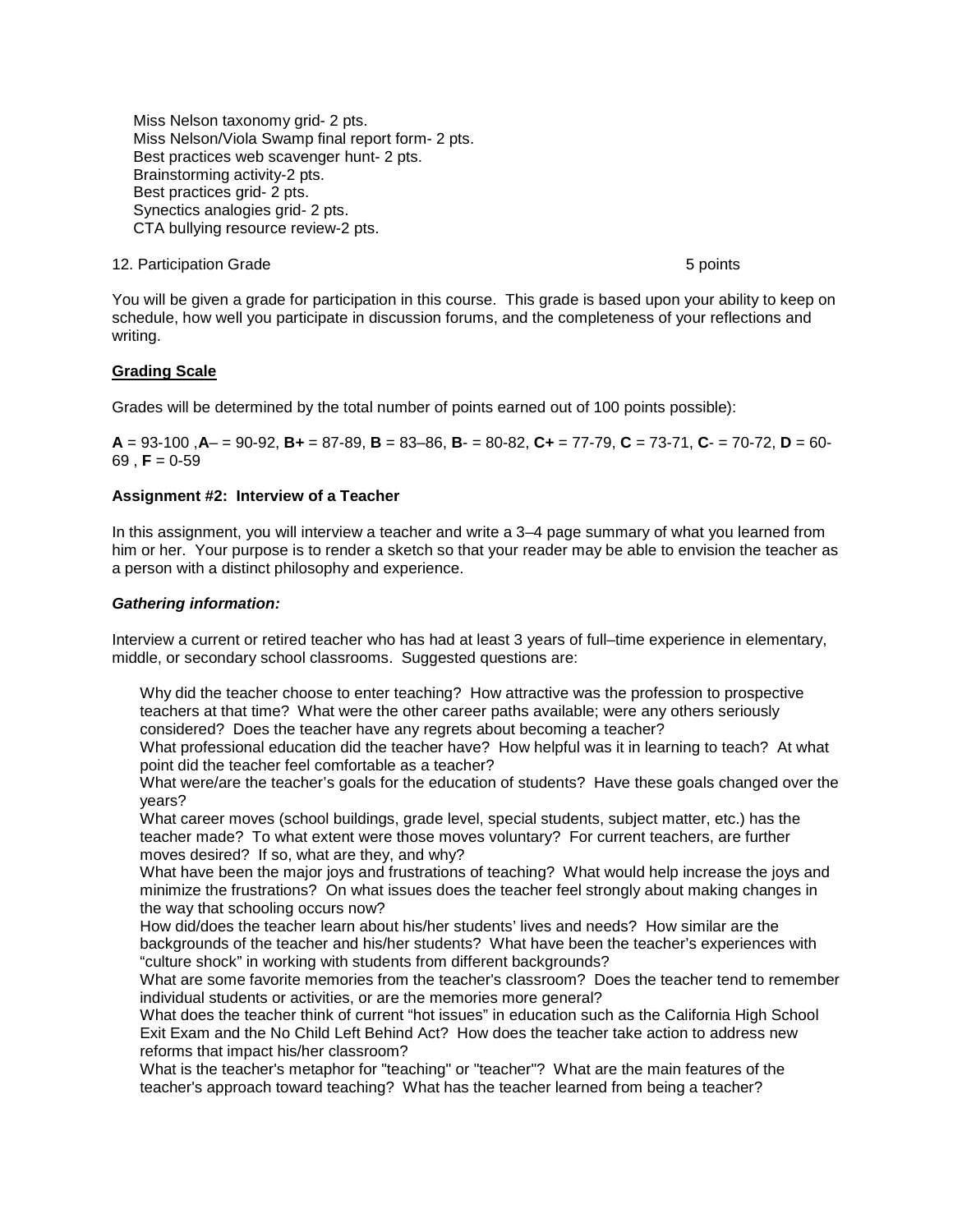# *Analysis:*

After collecting your information, think about what you have learned about this teacher. Focus on a few themes that best characterize what you have heard. Do not try to be all-inclusive. *Protect your teacher's confidentiality by using a pseudonym and masking identifying details.*

In your analysis, incorporate what you have been learning about becoming and being a teacher. How does your teacher fit within the material addressed in your readings and in class? What issues are raised through your interview? What are the implications of your interview as you think about becoming a teacher? Be sure you include at least one reference to the readings/discussions we have in class.

## *Criteria for evaluation:*

Exemplary papers are characterized by:

Completeness of description of the teacher's experiences and views Explanation of how the teacher interview relates to your thinking about teaching Integration of coursework (readings + discussions) into the analysis Correct grammar, syntax, and spelling

# **Assignment #3: Inclusion paper (The outsider)**

Many students with special needs come to view themselves as *outsiders* because they are labeled as different from the typical student. But most of us experienced some sense of being an outsider during our K-12 years. After reading chapters 1-3 in *Creating an Inclusive School* and at least two of the *Voices of Inclusion*, write a reflective essay (2 to 3 pages, double spaced) wherein you comment on your own (or a friend's) school experience that caused you to feel like an outsider. Reasons could include differences due to gender, religion, looks, beliefs/interests, family situation, academic ability, etc. Make at least 1 specific connection to the VT text. Consider the following questions:

What personal characteristics fostered your or your friend's feeling of being different? How did you react and cope with the situation? Did you share your experience with any teachers? Did any teachers assist you? What could school staff, parents or friends have done to help? In what ways did this experience change you? What did you "learn" from this experience? How might this experience make you a more sensitive teacher?

## **Assignment # 7: Philosophy of education paper**

Write a 4-5-page paper (double-spaced) that explains your personal philosophy of schooling, learning and teaching. Follow the template below, and self-assess before you turn in the paper.

## **Paper Introduction**

Name your philosophy (or combination of philosophies) as described by Grant & Gillette Ch 8. Explain why you are attracted to this philosophical stance. Is it due to your own schooling and/or background, what you've seen in schools since your own school days, the influence of particular persons, texts, other experiences with children/youth, etc.? Describe the level of schooling and subject field(s) you hope to teach.

# **Nature of schooling**

Describe what you believe is the purpose of schooling in a democracy. How will you as a teacher help achieve these purposes? Give 1-2 examples of how this will look in your classroom/career.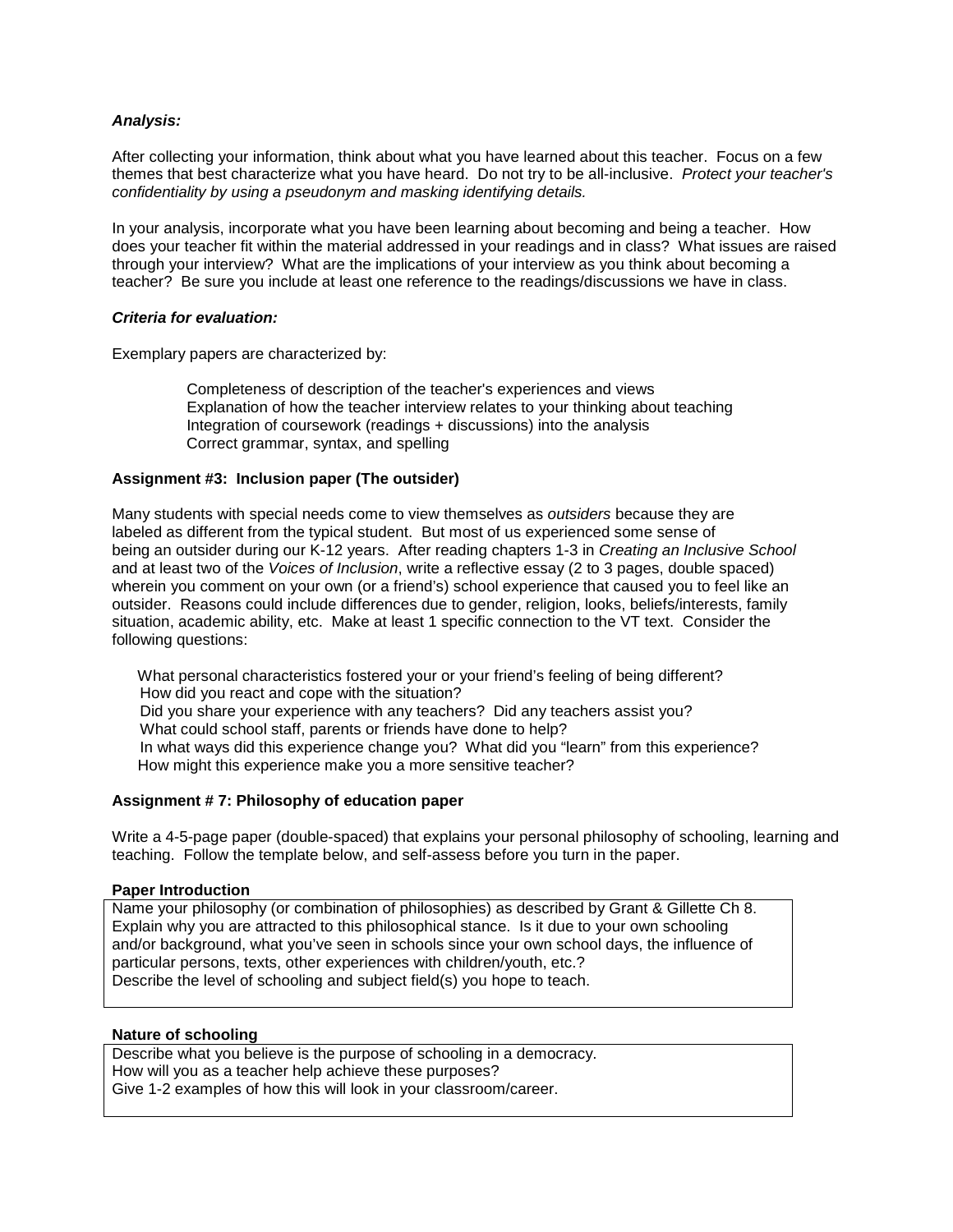## **Nature of the learner**

Describe what you believe is the nature of the learner.

What are your thoughts about the students you will teach? What do they need from a teacher? Give 1-2 examples of how this will look in your classroom.

#### **Nature of the teaching/learning process**

Describe what you believe is the nature of the teaching/learning process?. What do you believe counts as knowledge and how should it be presented? How will you as a teacher use subject matter and other experiences to guide students toward meaningful learning activities? Give 1-2 examples of how this will look in your classroom.

### **Teacher dispositions and actions**

Describe what behavior (disposition/attitude & actions) you will exhibit in order to carry out your philosophical position. Give 1-2 examples of how this will look in your career.

## **Conclusion**

Recap your philosophy. What are your outstanding questions/concerns/thoughts about becoming a teacher?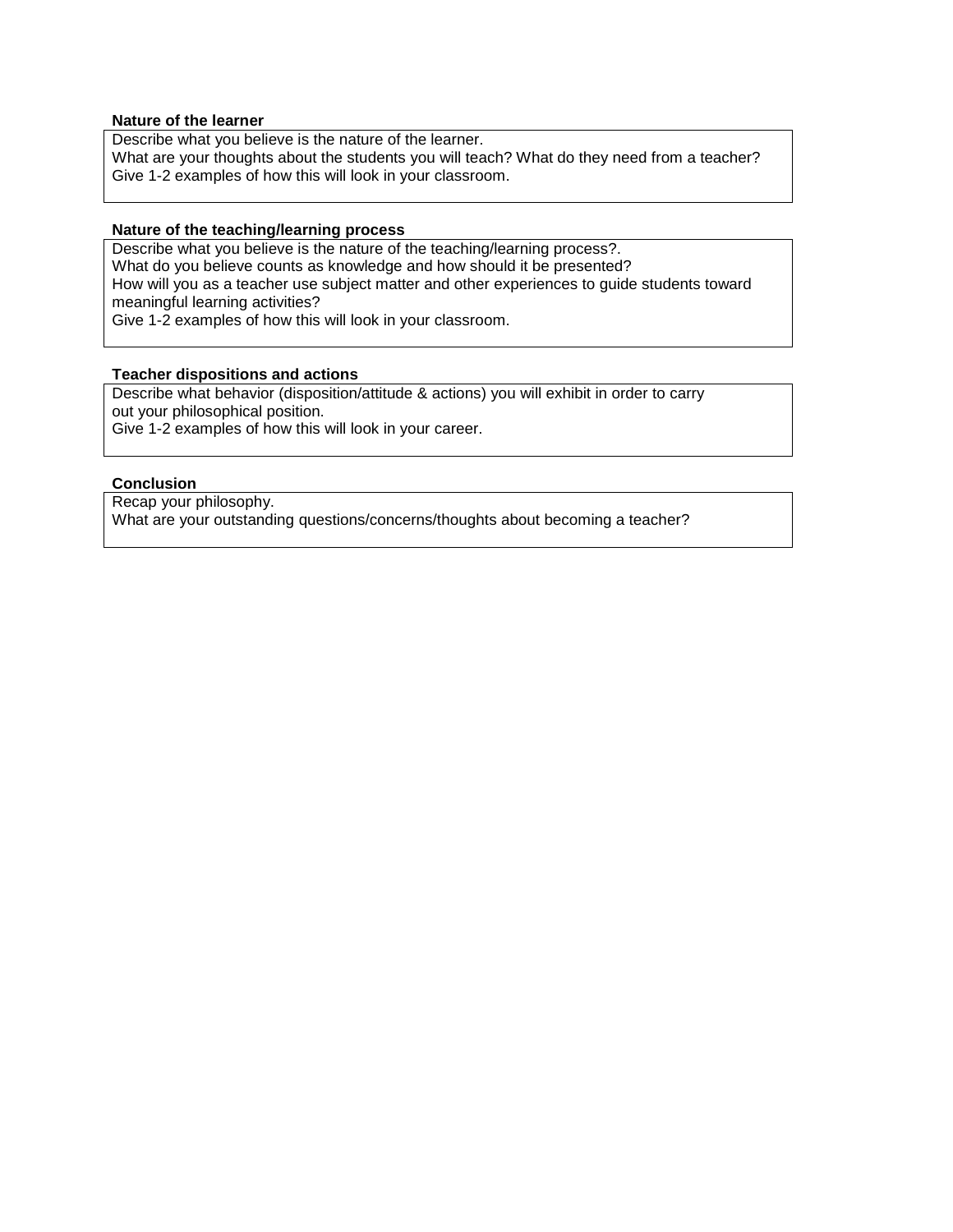# **Criteria for Self- Assessment of Philosophy Paper**

<span id="page-10-0"></span>Be sure to self-assess using the following criteria. Submit the self-assessment with your final draft of your philosophy paper (at least one "beefy" paragraph). These are the criteria that will be used to evaluate your philosophy paper.

Exemplary papers have the following characteristics:

**Ideas:** The paper is clear and focused. It holds the reader's attention. Relevant information and details enrich the central theme. Ideas are supported by research, practical knowledge and experience. Conclusions show insight.

**Organization:** The organizational structure enhances and showcases the central idea or theme of the paper. An inviting introduction draws the reader in; a satisfying conclusion leaves the reader with a sense of closure and resolution. Sequencing is logical and effective. Thoughtful transitions tie parts together. The paper flows so smoothly, the reader hardly thinks about it.

**Connections**: The paper includes multiple references to EDUC 350 class experiences (specific text selections, class discussions, fieldwork observations, assignments, current events, etc.).

**Voice:** The writer of this paper speaks directly to the reader in a manner that is individual, compelling, engaging, and has personality.

**Sentence Fluency:** The writing has an easy flow. Sentences enhance the meaning. Sentences vary in length and structure. The piece has purposeful and varied sentence beginnings.

**Conventions:** The writer demonstrates a good grasp of standard writing conventions. Spelling is generally correct. Punctuation is accurate. Grammar and usage are correct. Paragraphing tends to be sound. The piece needs very little additional editing.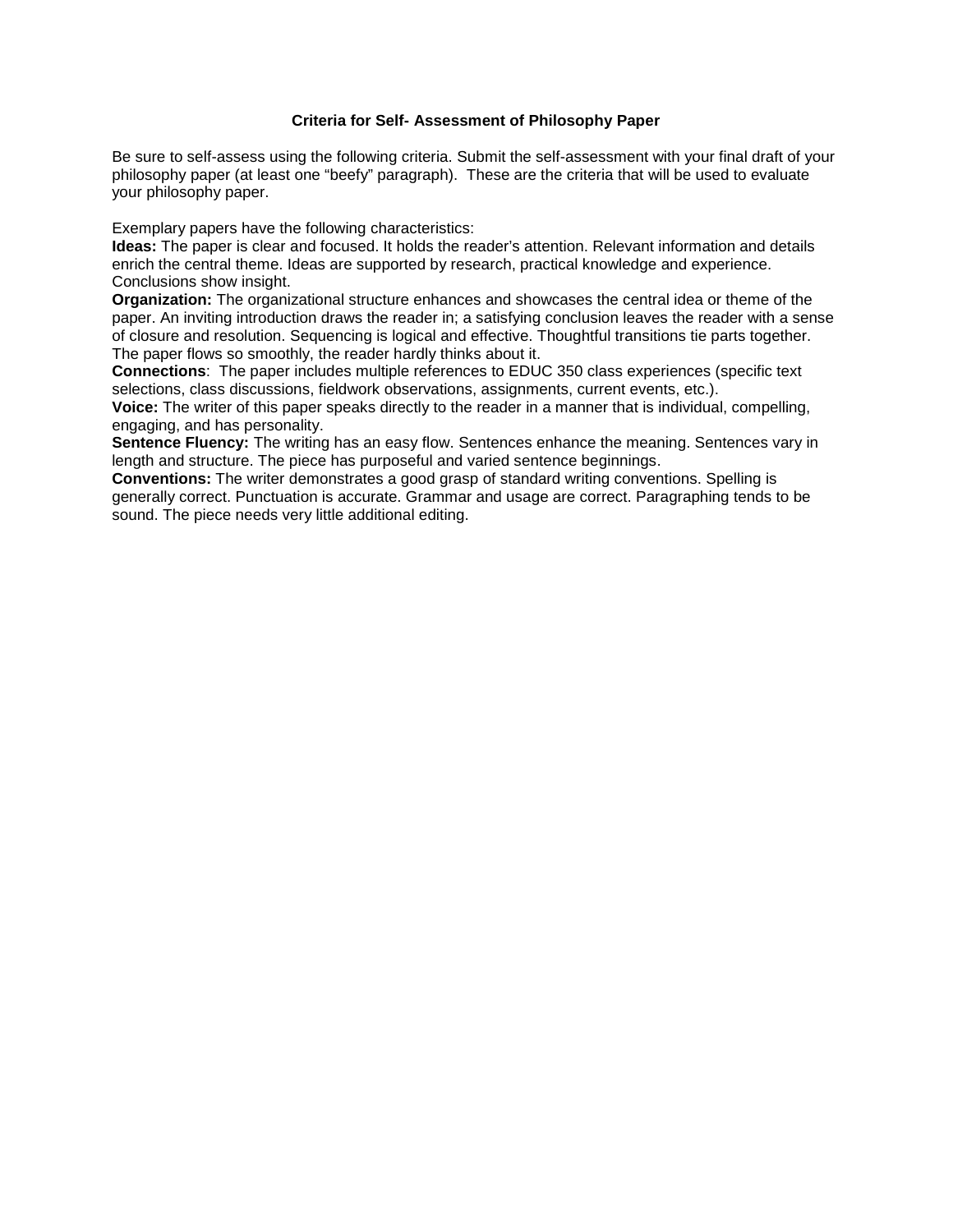# **SCHEDULE AS OF 08/26/13 Schedule is subject to change at the discretion of the instructor**

<span id="page-11-0"></span>

| <b>Date</b> | <b>Topic</b>                          | Reading log due on date of class                                                                                                                                                                                                                                                                                                                                                                                                                                                                   | <b>Assignment</b>                                                                                                                                                                    |
|-------------|---------------------------------------|----------------------------------------------------------------------------------------------------------------------------------------------------------------------------------------------------------------------------------------------------------------------------------------------------------------------------------------------------------------------------------------------------------------------------------------------------------------------------------------------------|--------------------------------------------------------------------------------------------------------------------------------------------------------------------------------------|
| 08/25/14    | Module one-<br>Course<br>introduction | What are the expectations for this class and what<br>are the central themes that will be covered this<br>semester?<br>What are the expectations for the fieldwork<br>components of this class?<br>What are the expectations of the final presentation<br>of this class?                                                                                                                                                                                                                            | Be sure to upload your<br>photo into the course<br>shell. Introduce<br>yourself to the class by<br>answering the<br>questions:                                                       |
|             |                                       | What are the three levels of public schooling?<br>How will I navigate through this course?<br>What is the difference between education and<br>schooling?                                                                                                                                                                                                                                                                                                                                           | What is your name?<br>What do expect to<br>learning from this<br>course?<br>Tell us the name of                                                                                      |
|             |                                       | Preparation for this module:<br>Read and study the directions for module 1 and<br>the overview of module elements.<br><b>Read</b> the two articles in the module.<br><b>Review</b> the directions for the fieldwork and class<br>presentations.<br>Study the three levels of public schooling grid.<br>(This will help you understand the fieldwork for the<br>course.)<br><b>Read</b> the quotes about setting goals just for<br>funzies!                                                         | your favorite ice cream<br>flavor.<br>Write out a description<br>of what it means to be<br>an educated person<br>and what it means to be<br>a person that has only<br>been schooled. |
| 09/01/14    | Module two-<br>Becoming a<br>teacher  | What are the mechanics of obtaining a credential?<br>Is teaching a real profession?<br>What does becoming a teacher entail?<br>What are my assumptions about the teaching<br>profession?<br>Preparation for this module:<br>Read the directions and lecture notes: Becoming a<br>teacher and The First Year.<br>Read the article, Perfect Day.<br>Read the assigned chapter for Reading log 1.<br>Review the PBS web link that accompanies, The<br>First Year.<br>Watch the video, The First Year. | <b>Submit reading</b><br>$log 1$ .<br><b>Complete the</b><br>Credential<br>program quiz.<br><b>Upload and</b><br>complete the<br>response grid<br>for The First<br>Year video.       |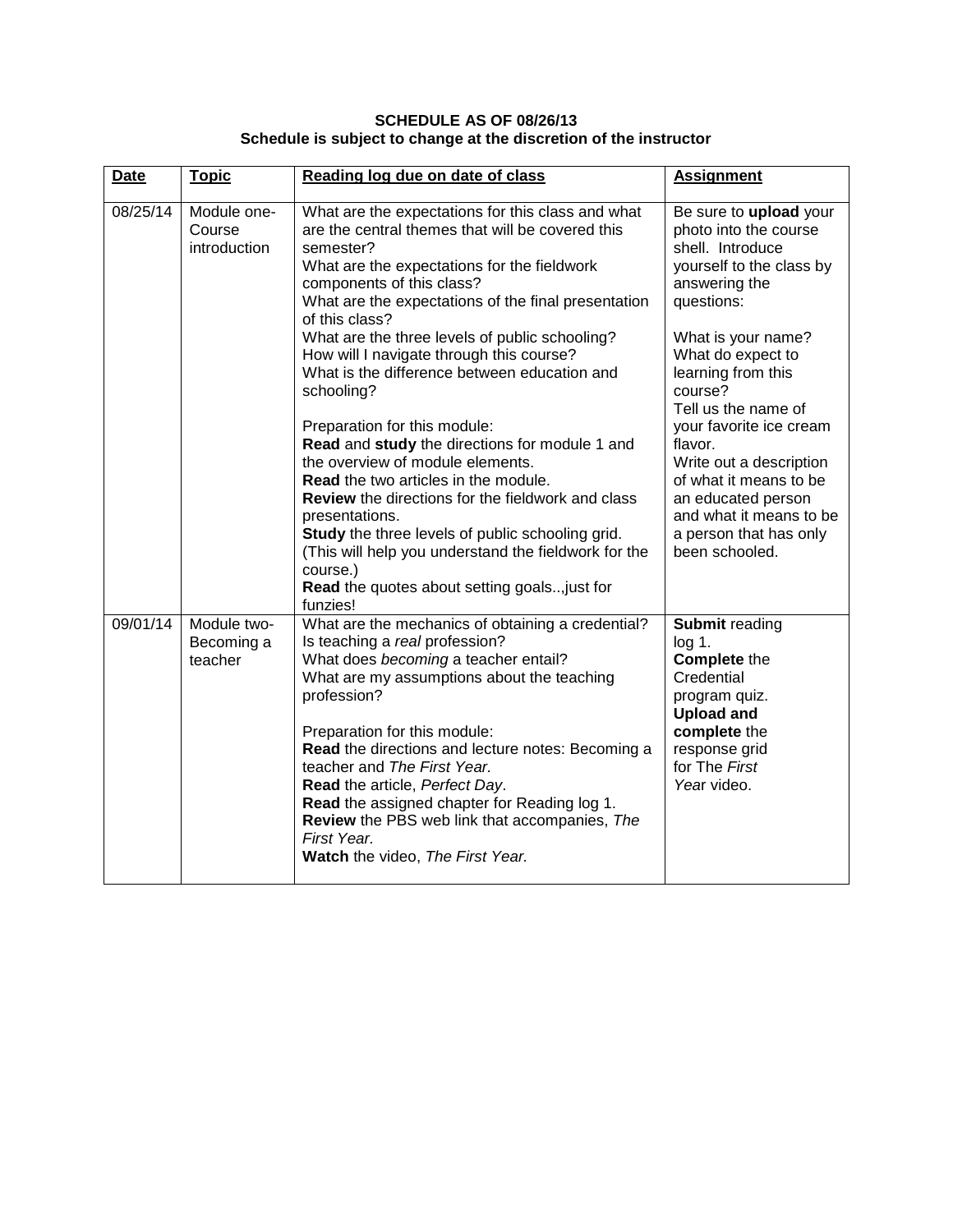| <b>Date</b> | <b>Topic</b>                                                                                                             | Reading log due on date of class                                                                                                                                                                                                                                                                                                                                                                                                                                                                                                                                                                                                                                                             | <b>Assignment</b>                                                                                                                                                                                     |
|-------------|--------------------------------------------------------------------------------------------------------------------------|----------------------------------------------------------------------------------------------------------------------------------------------------------------------------------------------------------------------------------------------------------------------------------------------------------------------------------------------------------------------------------------------------------------------------------------------------------------------------------------------------------------------------------------------------------------------------------------------------------------------------------------------------------------------------------------------|-------------------------------------------------------------------------------------------------------------------------------------------------------------------------------------------------------|
| 09/08/14    | Module three-<br>The goals of<br>education<br>and the<br>dimensions of<br>curriculum                                     | What are the goals of education in our republic?<br>What are the varieties of curriculum in today's<br>schools?<br>What is the hidden curriculum and how does it<br>impact day-to-day teaching and learning?<br>What counts as knowledge and whose knowledge<br>is the most valued in schools?<br>Preparation for this module:<br>Read and study the lecture notes for the Goals of<br>Education article and the hidden curriculum.<br>Read the Goals of Education and the Los Angeles<br>Times article dated 8/25/10.<br>Read and study the glossary/article of curriculum<br>types.<br>Watch the video, Feathers in the Storm.<br>Download the video response sheet for Feather in         | <b>Submit reading log 9.</b><br><b>Complete the</b><br>curriculum quiz.<br>Submit the video<br>response sheet for<br>Feather in the Storm.                                                            |
| 09/15/14    | Module four-<br>Bloom's<br>taxonomy,<br>Gardner's<br>multiple<br>intelligences,<br>and Maslow's<br>hierarchy of<br>needs | the Storm.<br>What is Bloom's taxonomy and what is its<br>significance to education?<br>What are Gardner's multiple intelligences and how<br>are they significant to education?<br>What are Maslow's hierarchy of needs and how to<br>do they impact teaching and learning?<br>What is the role of educational theory and<br>pedagogy?<br>Preparation for this module:<br>Read the directions and lecture notes: Bloom's<br>Taxonomy, Gardner's Multiple Intelligences, and<br>Maslow's Hierarchy of Needs.<br>Read and study each web link and study guide in<br>the module.                                                                                                                | Submit reading log 4.<br>Complete the quizzes,<br>Bloom's Taxonomy and<br><b>Gardner and Maslow</b><br>review<br><b>Complete and upload</b><br>Miss Nelson is Missing<br>taxonomy grid<br>assignment. |
| 09/22/14    | Module five-<br>Stories of<br>practice and<br>the teacher<br>interview                                                   | How do teachers relate their stories of teaching<br>practice?<br>What is the significance of a story of teaching<br>practice?<br>What the essential elements of a teaching story of<br>practice?<br>How do the essential elements of story of teaching<br>practice?<br>How will I conduct a teacher interview?<br>Preparation for this module:<br>Read the directions and lecture notes: Stories of<br>Practice.<br>View the four media site videos: Introduction to<br>Stories of Practice, Percy Pie, The Drop of Water<br>that Swallowed the Sea, and, Robert Sparrow.<br>Read the assignment guidelines for the teacher<br>interview assignment to prepare you for work in the<br>field. | <b>Submit reading log 8.</b><br><b>Complete and upload</b><br>the reflection grid for<br>Stories of Practice.                                                                                         |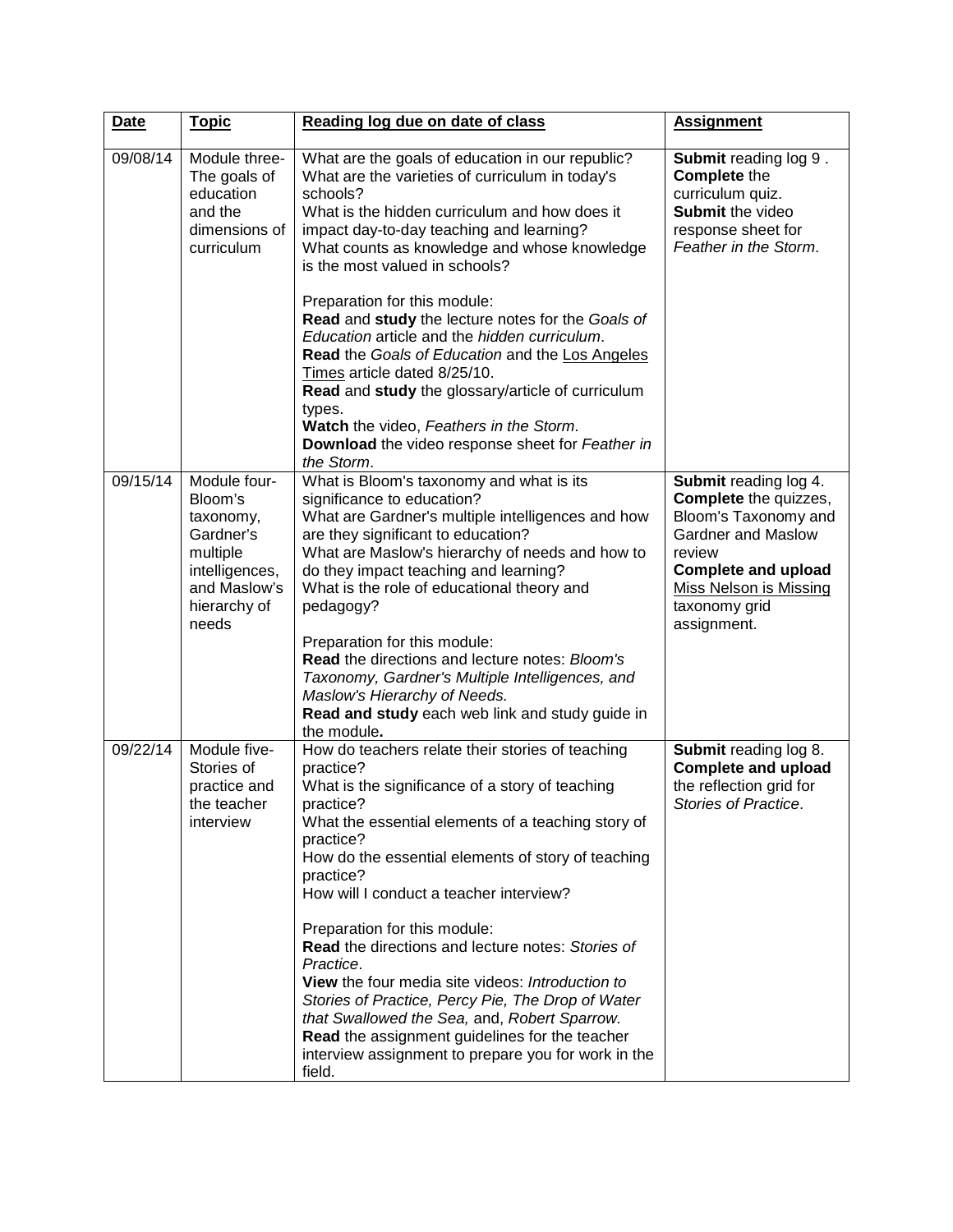| <b>Date</b> | <b>Topic</b>                                                                                                       | Reading log due on date of class                                                                                                                                                                                                                                                                                                                                                                                                                                                                                                                                                                                  | <b>Assignment</b>                                                                                                                                                                                                                                          |
|-------------|--------------------------------------------------------------------------------------------------------------------|-------------------------------------------------------------------------------------------------------------------------------------------------------------------------------------------------------------------------------------------------------------------------------------------------------------------------------------------------------------------------------------------------------------------------------------------------------------------------------------------------------------------------------------------------------------------------------------------------------------------|------------------------------------------------------------------------------------------------------------------------------------------------------------------------------------------------------------------------------------------------------------|
| 09/29/14    | Module six-<br>Inclusive<br>education<br>and the<br>special needs<br>student                                       | What is education for inclusion?<br>What are the elements of an inclusive classroom?<br>What are the 13 handicapping conditions?<br>What are the challenges facing individuals living<br>with autism?<br>Preparation for this module:<br>Read log 7.<br>View both Fat City and In my language videos.<br>Read and study the 13 Handicapping conditions<br>web page.<br>Review the Special education web links.                                                                                                                                                                                                    | <b>Submit reading log 7.</b><br>Submit Fat city<br>response sheet.<br>Take the 13<br>Handicapping<br>conditions quiz.<br>Complete the Web<br>links for special<br>education scavenger<br>hunt.<br><b>Contribute to this</b><br>week's discussion<br>forum. |
| 10/06/14    | Module<br>seven-Ethics<br>in education<br>and Miss<br>Nelson is<br>Missing- a<br>case study                        | In what ways is teaching a profession?<br>What are the basic ethical standards of the<br>teaching profession?<br>How can I evaluate a teacher's ethical behavior?<br>What are my own ethical standards and how will I<br>address ethical standards of the teaching<br>profession?<br>Preparation for this module:<br><b>Read</b> the directions and all lecture notes for this<br>module.<br>Study the NEA Code of Ethics.<br>Take the Ethic quiz.<br>Review and upload the brainstorming and final<br>report formats related to this module.                                                                     | Submit reading log 6.<br><b>Complete the Ethics</b><br>quiz.<br><b>Upload and complete</b><br>final report for Miss<br>Nelson is Missing.<br><b>Contribute to</b><br>discussion forum.                                                                     |
| 10/13/14    | Module eight-<br>Writing<br>workshop-<br><b>The</b><br>Philosophy of<br>education<br>and The<br>outsider<br>papers | What is a philosophy of education?<br>What is my philosophy of education?<br>What are the expectations for my Philosophy of<br>Education paper?<br>What are the issues faced by students with<br>specials needs and challenges in today's schools?<br>What are the expectations for the inclusion paper,<br>The Outsider?<br>Preparation for this module:<br>Read the assigned chapter for Reading log 9.<br><b>Review</b> the directions and lecture notes:<br>Philosophy of education and the Outsider.<br>Review the directions for the brainstorm activity.<br>Download the grid for the brainstorm activity. | Submit the teacher<br>interview paper.<br><b>Complete and submit</b><br>the brainstorm activity.                                                                                                                                                           |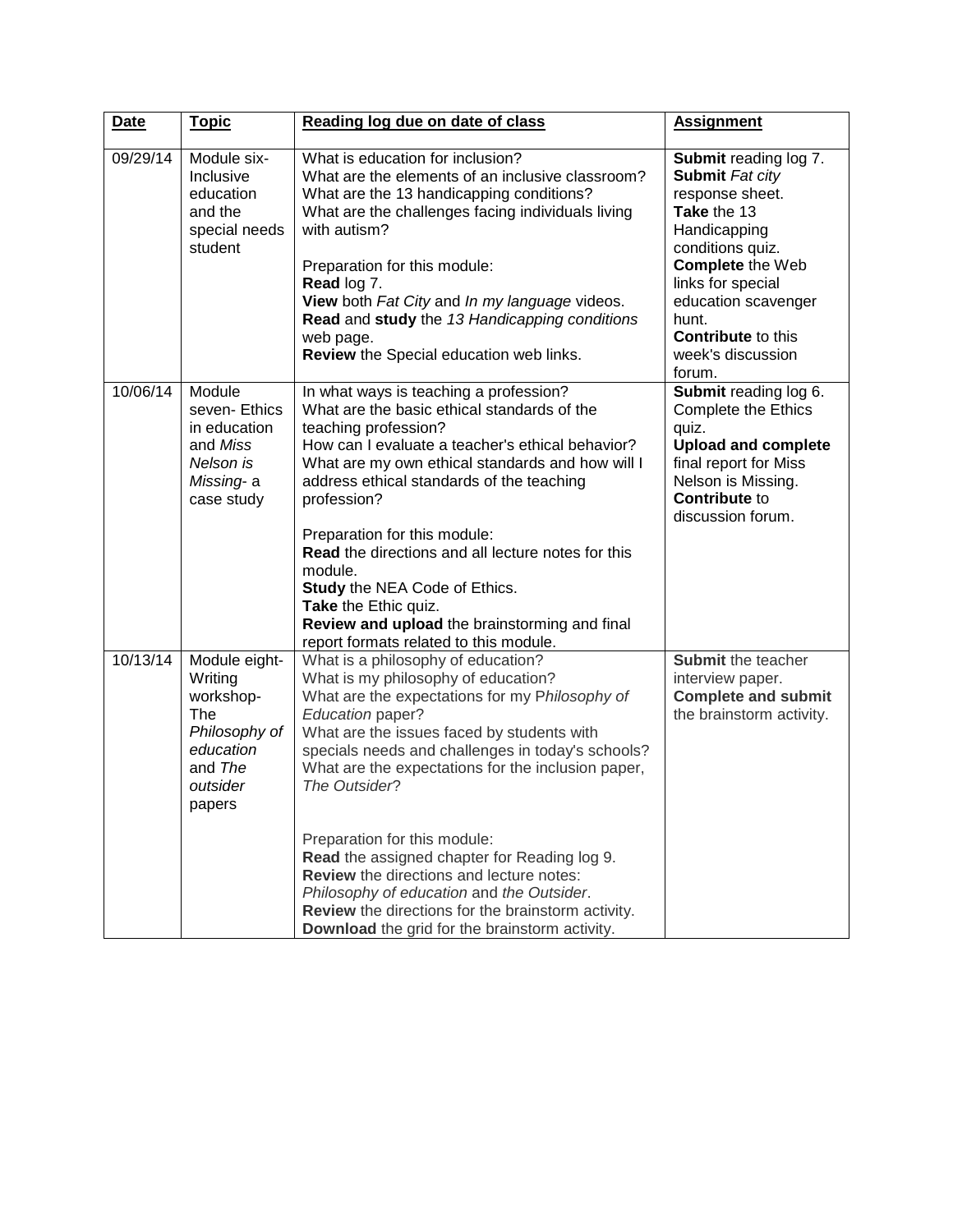| <b>Date</b> | <b>Topic</b>                                                             | Reading log due on date of class                                                                                                                                                                                                                                                                                                                                                                                                                                                                                                                                                                                                                                                                                                                                                                                          | <b>Assignment</b>                                                                                                                                                                              |
|-------------|--------------------------------------------------------------------------|---------------------------------------------------------------------------------------------------------------------------------------------------------------------------------------------------------------------------------------------------------------------------------------------------------------------------------------------------------------------------------------------------------------------------------------------------------------------------------------------------------------------------------------------------------------------------------------------------------------------------------------------------------------------------------------------------------------------------------------------------------------------------------------------------------------------------|------------------------------------------------------------------------------------------------------------------------------------------------------------------------------------------------|
| 10/20/14    | Module nine-<br><b>Best</b><br>practices in<br>today's<br>classrooms.    | What is the notion of best practice?<br>How are theory, educational research, and practice<br>related to best teaching practices in today's<br>classrooms?<br>What examples of best practice should I look for<br>while during my field observations?<br>Preparation for this module:                                                                                                                                                                                                                                                                                                                                                                                                                                                                                                                                     | <b>Submit reading log 2.</b><br><b>Submit the Best</b><br>practices assignment<br>and complete the best<br>practices we scavenger<br>hunt report.<br>Take the NEA Best<br>practice brief quiz. |
|             |                                                                          | Read the assigned chapter for Reading log 2 and<br>the NEA best practice brief.<br>Review and Study the NEA best practices web<br>$link_1$<br><b>Review</b> the directions and lecture notes: Best<br>Practices, Directions for Best practices grid and<br>Current events guidelines.<br>Review the directions for the brainstorm activity.<br>Download the format for Best practices grid.                                                                                                                                                                                                                                                                                                                                                                                                                               |                                                                                                                                                                                                |
| 10/27/14    | Module ten-<br>The<br>immigrant<br>student and<br>bilingual<br>education | What are some of the basics concerning bilingual<br>education?<br>What does the term SDAIE mean and why is it<br>important?<br>What are some of the issues facing immigrant<br>children?<br>What is culture shock?<br>How does culture shock affect immigrant students?<br>Preparation for this module:<br>Read the assigned chapter for Reading log 5.<br>Read and Study the lecture notes and articles<br>provided in the module: Immigrant children and<br>education fact sheet, both Culture<br>Shock articles, English Only article from the L.A.<br>Times, The Gardeners' Story, and the Specially<br>Designed Academic Instruction in English (SDAIE)<br>definition.<br>View the module videos: Why bilingual education<br>is important, The importance of bilingual education<br>and Spanish immersion classroom. | Submit reading log 5.<br><b>Submit the Inclusion</b><br>paper (The outsider)<br>Take the Module 10<br>quiz.                                                                                    |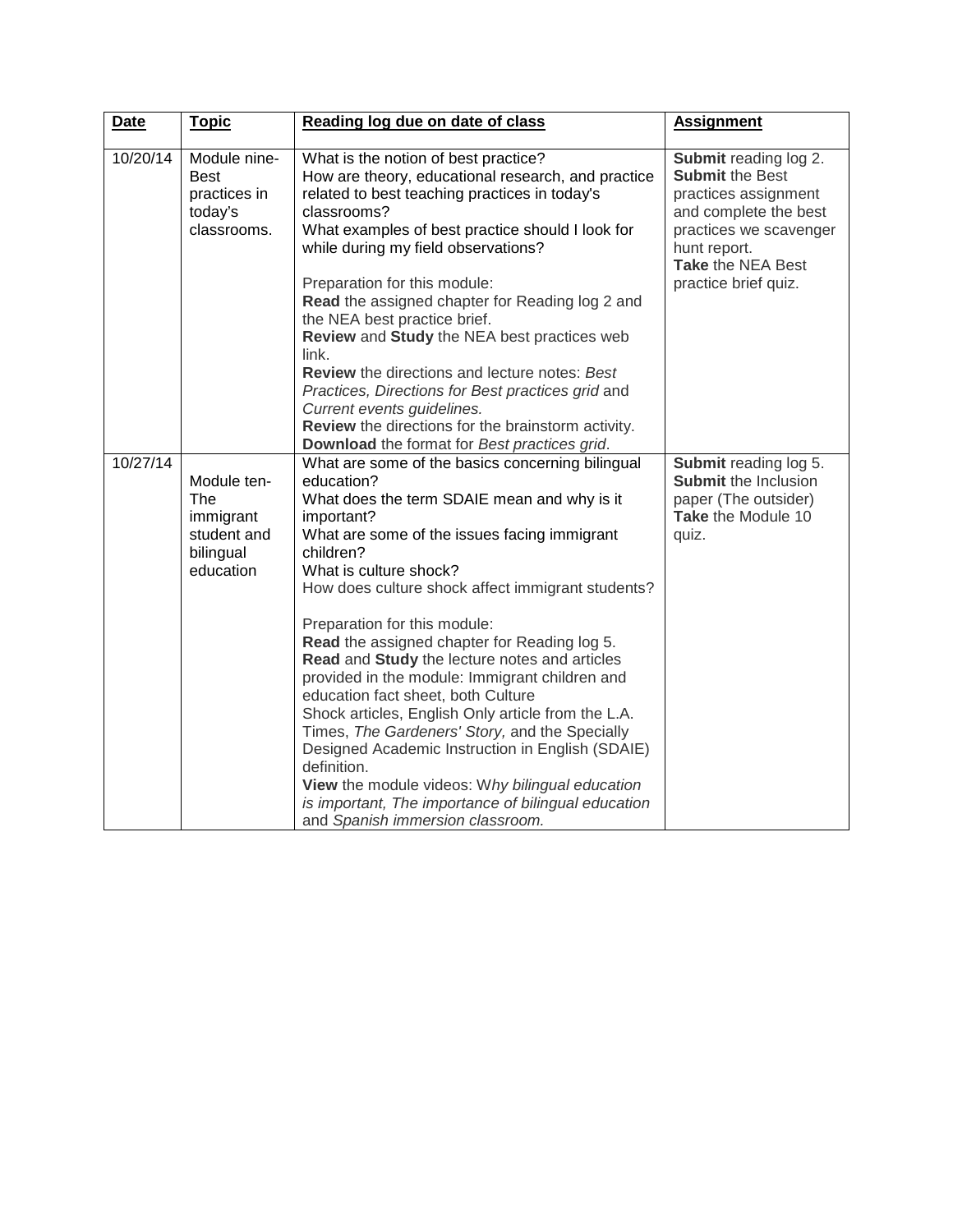| <b>Date</b> | <b>Topic</b>                                                         | Reading log due on date of class                                                                                                                                                                                                                                                                                                                                                                                                                                                                                                                                                                                                   | <b>Assignment</b>                                                                                                                                                                                                                                                              |
|-------------|----------------------------------------------------------------------|------------------------------------------------------------------------------------------------------------------------------------------------------------------------------------------------------------------------------------------------------------------------------------------------------------------------------------------------------------------------------------------------------------------------------------------------------------------------------------------------------------------------------------------------------------------------------------------------------------------------------------|--------------------------------------------------------------------------------------------------------------------------------------------------------------------------------------------------------------------------------------------------------------------------------|
| 11/03/14    | Module<br>eleven-<br>Synectics-<br>On being a<br>creative<br>teacher | What are the essential aspects of creative<br>teaching?<br>What is Synectics?<br>What are some of the obstacles to teaching<br>creatively?<br>How can a teacher increase creativity in his/her<br>classroom?<br>Preparation for this module:                                                                                                                                                                                                                                                                                                                                                                                       | Submit reading log 10.<br><b>Submit Synectics</b><br>analogy grid<br>assignment.<br>Take the Synectics<br>quiz.<br><b>Contribute to</b><br>discussion forum.                                                                                                                   |
|             |                                                                      | Read the assigned chapter for Reading log 10.<br>Read and Study the lecture notes for Creativity<br>and teaching and Synectics grid analogy notes and<br>directions, and the Creative Space on-line<br>magazine.<br><b>Upload</b> the Synectics analogies grid format.<br>View and Study the Synectics- On being a<br>creative teacher Power Point presentation.<br>View the module videos Creativity in the classroom                                                                                                                                                                                                             |                                                                                                                                                                                                                                                                                |
| 11/11/14    | Module<br>twelve-Gay<br>student, gay<br>teacher                      | (dance), Why teach creativity?, and Mistakes.<br>What are the challenges faced by the LGBT<br>student?<br>Why do we need to consider the LGBT student?<br>What are some of the obstacles faced by the LGBT<br>student?<br>How can one become a more effective teacher for<br>the LGBT student?<br>Preparation for this module:<br>Read the assigned chapter for Reading log 3.<br>Read and Study the lecture notes for Module 12,<br>Gay student, Gay teacher, the reading entitled,<br>Pizza, and the Queer Coyotes article.<br>View and Study the CTA bullying webpage.<br>View the module video Bullying video, YouTube<br>link | Submit reading log 3.<br><b>Submit Philosophy of</b><br>teaching and learning<br>assignment.<br>Submit review of web<br>CTA bullying webpage<br>resource.                                                                                                                      |
| 11/17/14    | Module<br>thirteen-<br>Presentations                                 | What are the more current issues facing education<br>today?<br>What information will my classmates provide that<br>will enhance my understanding of schooling in the<br><b>United States?</b><br>What do I agree with and what do I disagree with in<br>regard to the information provide by classmates?<br>Preparation for this module:<br>Read and Study the presentations provided by<br>your classmates.                                                                                                                                                                                                                       | Submit your critique of<br>the presentations<br>provided in this module.<br>If you are a presenter,<br>upload your<br>presentation in the<br>Presenter's forum.<br>Remember to submit<br>both your presentation<br>and a final report in the<br>last module of this<br>course. |